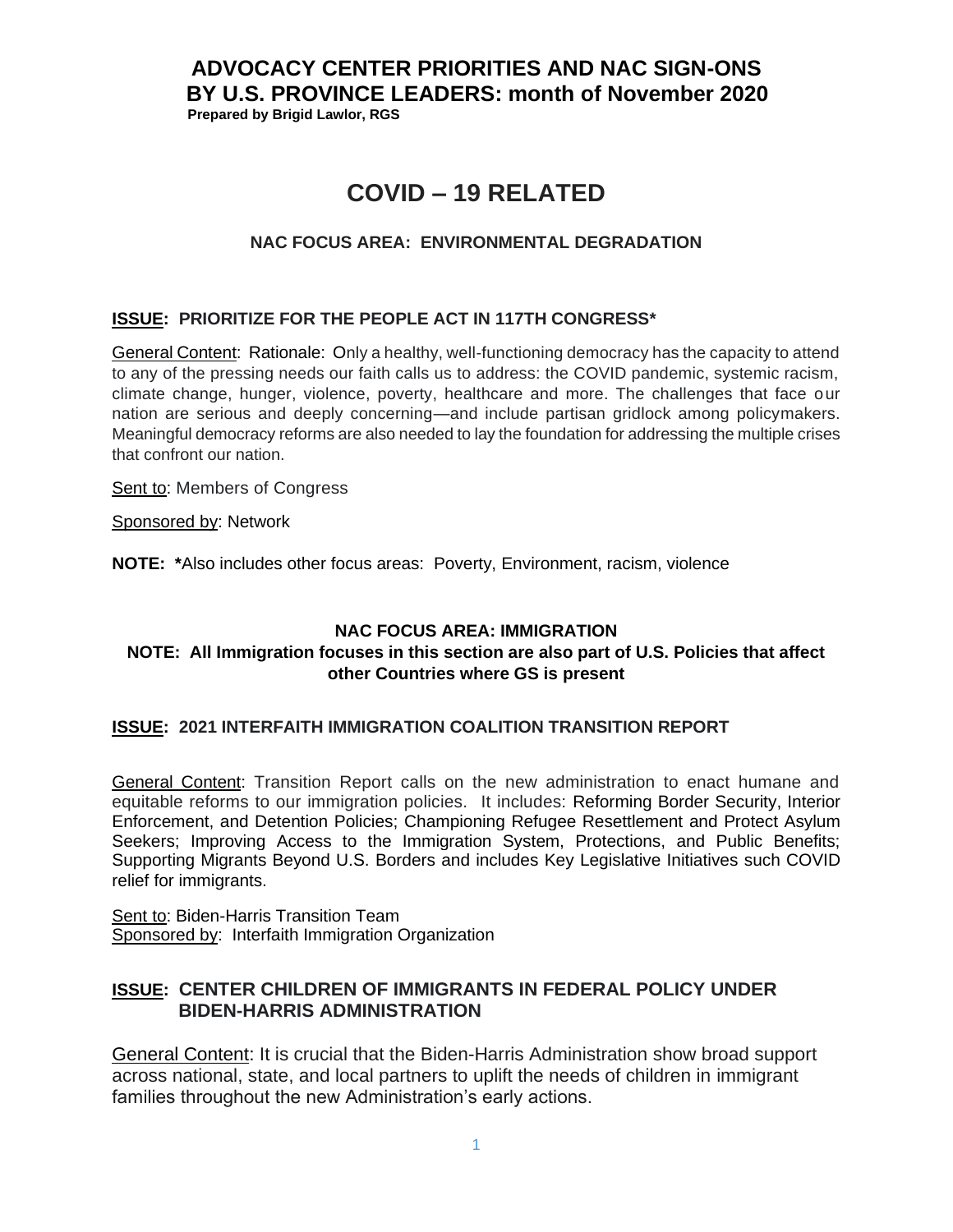The wellbeing of children of immigrants is imperative to our nation's future. One in four of all children in the U.S. live in immigrant families – an entire generation of American children. The Biden-Harris Administration and new Congress must center children of immigrants—both to address the extensive harm to immigrant children and families over the last four years, and to advance public policies, systems, and investments that ensure all children in the U.S. can grow, thrive, and reach their full potential.

These federal transition recommendations lay out shared priorities for COVID relief and early actions across immigration enforcement, health, education, nutrition, and economic security.

Sent to: General Statement of Position shared with Biden-Harris Administration Sponsored by: Children Thrive Action Network

## **NAC FOCUS AREA: POVERTY**

## **ISSUE: URGE CONGRESS TO INVEST IN FAIR AND ROBUST ENFORCEMENT OF THE TAX LAWS**

General Content: If the Senate stays in the hands of Leader McConnell next year, a priority for the tax community is to push the IRS ramp-up enforcement on corporations and the wealthy who are not paying taxes. This will generate significant revenue for investment purposes. The letter suggests that currently a significant amount of enforcement dollars is spent going after lowincome individuals (EITC recipients in particular) because they are relatively easy cases. This puts poor people at significant risk and fails to address more significant problems.

Sent to: Members of Congress

Sponsored by: Center for American Progress

## **ISSUE: FIRST YEAR HEALTH POLICY PRIORITIES LETTER FOR BIDEN TRANSITION**

General Content: The letter urges the transition team and incoming administration to: Take bold and immediate action to address the COVID-19 pandemic; Pursue common-sense reforms that make health coverage and care affordable for all families in America; Bring down health care costs and transform our health care system by ending health industry abuses and prioritizing highquality, consumer-centered health care; and, End racial injustice in health and health care, and ensure all individuals and families have equal opportunity to live a healthy life, free from health disparities and barriers to care because of who they are, where they live, what language they speak, or how they identify.

Sent to: President Elect Biden and Presidential Transition Co-Chairs Sponsored by: Families USA

\*also, racism focus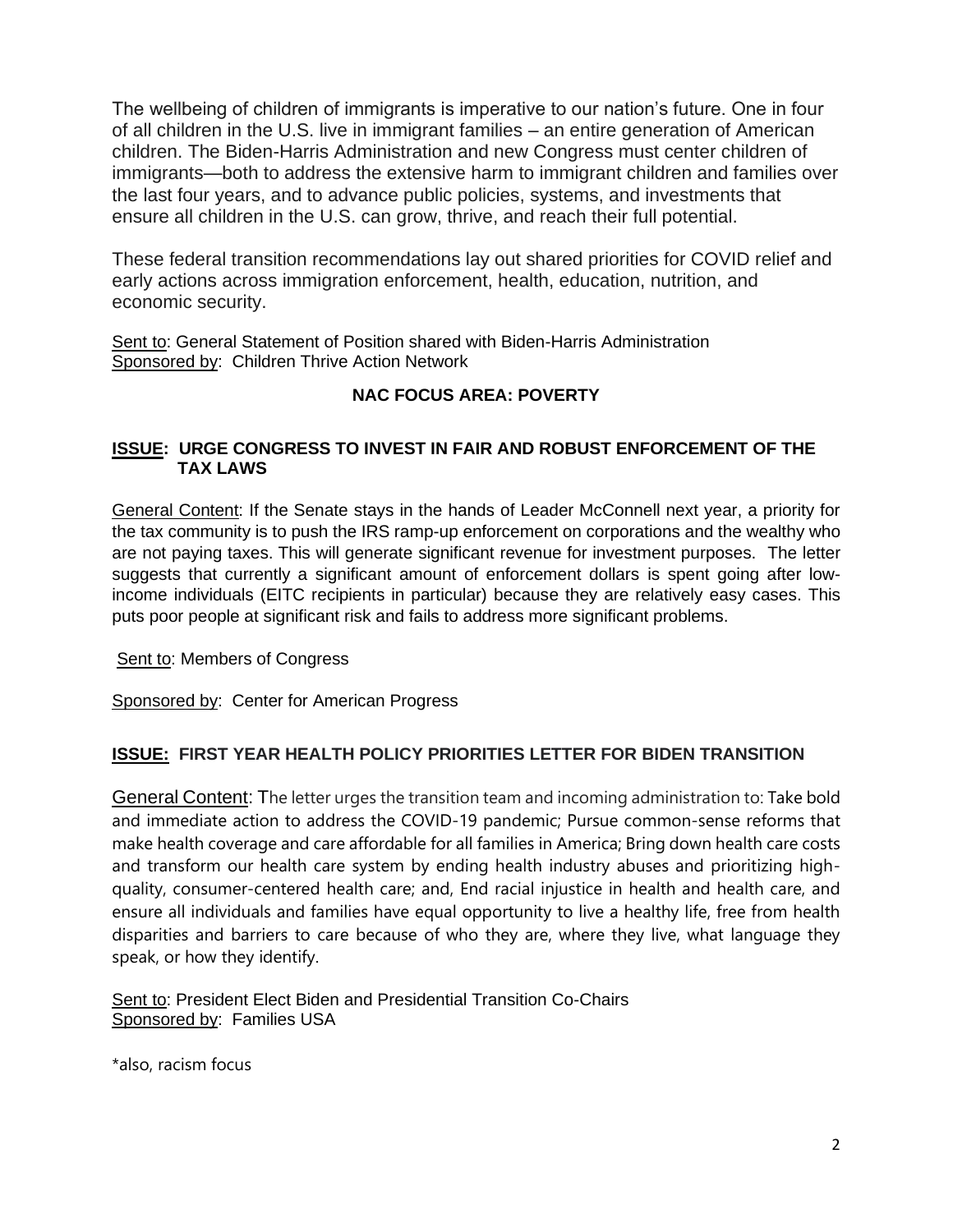## **NAC FOCUS AREA: U.S. POLICIES THAT AFFECT OUR GOOD SHEPHERD MISSION IN OTHER COUNTRIES**

## **ISSUE: ACCESS TO VACCINE**

General Content: Scientists are getting closer to developing a vaccine to combat the COVID virus. It is extremely important that everyone around the world has timely access to treatment and priority should be given to those most at risk to receive treatment in the U.S. and around the world. There is deep concern that international trade laws will restrict the development and distribution of a vaccine and we are asking the U.S. and governments around the world to commit to a just and equitable policy toward the development, manufacture, and distribution of a vaccine.

Sent to: World Trade Organization Sponsored by: NETWORK

# **NON COVID-19**

## **NAC FOCUS AREA: ENVIRONMENTAL DEGRADATION**

## **ISSUE: YAZOO PUMPS PROJECT 2020**

General Content: This letter urges the Corps to withdraw the deeply flawed Draft Supplemental Environmental Impact Statement (DSEIS) that was issued in mid-October. The disastrous and expensive Yazoo Pumps would likely increase downstream flood risks for thousands of people and damage up to 200,000 acres of wetlands in the Mississippi River watershed that support more than 450 species. However, the impacts of the Yazoo Pumps and the deeply flawed DSEIS reach far beyond the state of Mississippi – allowing the project to go forward would set a terrible precedent of ignoring a 2008 Clean Water Act 404(c) veto of the same project. Further, the DSEIS fails to consider even a single alternative to the destructive and dangerous Yazoo Pumps, in direct violation of the National Environmental Policy Act, modern approaches to floodplain management, and common sense.

Sent to: Mr. David Olson U.S. Army Corps of Engineers Sponsored by: Mississippi River Network

## **ISSUE: WEAKENING CRITICAL PROTECTIONS FOR CLEAN WATER AND WILDLIFE HABITAT**

General Content: Letter urging the Corps of Engineers to withdraw its rushed Proposal to Reissue and Modify Nationwide Permits (NWPs) that would weaken clean water protections and fast-track greater destruction and degradation of water quality and aquatic habitat. The letter urges the Corps instead to make full use of the standard five-year NWP revision cycle, postponing this NWP reissuance until 2022, to ensure that activities authorized under the NWPs cause only minimal harm, as required by the Clean Water Act.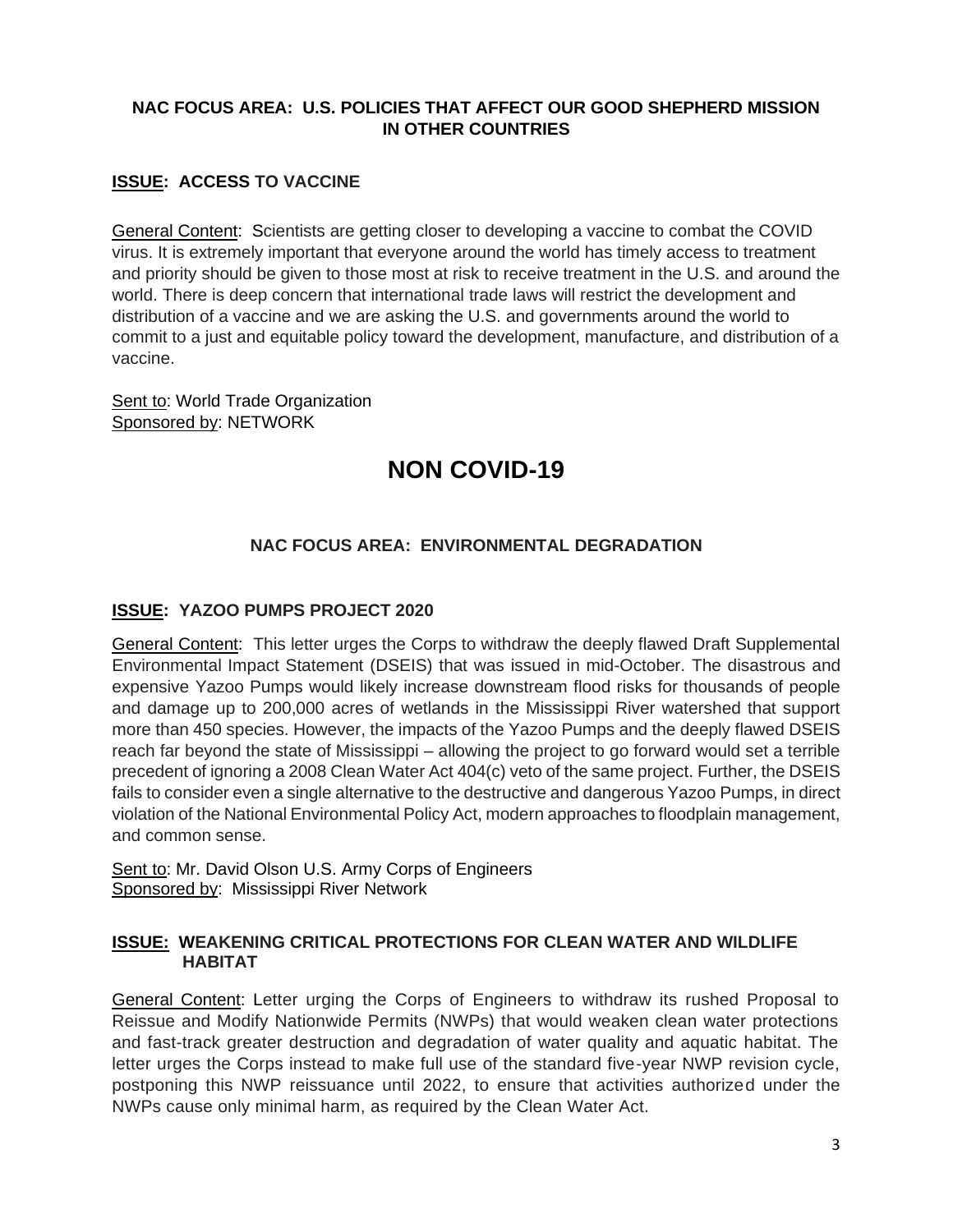Sent to: Mr. David Olson U.S. Army Corps of Engineers Sponsored by: Mississippi River Network

## **ISSUE: PENTAGON BUDGET FY22**

General Content: Letter asks the Biden team to fund investments in clean energy, healthcare, and peacebuilding by decreasing the Pentagon budget. This letter will be sent to the transition team privately at the end of this week.

Sent to: Biden-Harris Transition Team – First week of December

## Sponsored by: WISC

• Also poverty and violence focus areas

## **ISSUE: PENTAGON BUDGET FY22**

General Content: A modified letter for Congress, which will be sent publicly in the beginning of next year that addresses clean energy, healthcare and peacebuilding by decreasing the Pentagon budget.

Sent to: Members of Congress and publicly - January Sponsored by: WISC

• Also poverty and violence focus areas

## **ISSUE: PENTAGON BUDGET FY22**

General Content: Letter asks the Biden team to fund investments in clean energy, healthcare, and peacebuilding by decreasing the Pentagon budget. This letter will be sent to the transition team privately at the end of this week.

Sent to: Biden-Harris Transition Team – First week of December

Sponsored by: WISC

• Also poverty and violence focus areas

## **ISSUE: PENTAGON BUDGET FY22**

General Content: A modified letter for Congress, which will be sent publicly in the beginning of next year that addresses clean energy, healthcare, and peacebuilding by decreasing the Pentagon budget.

Sent to: Members of Congress and publicly - January Sponsored by: WISC

• Also poverty and violence focus areas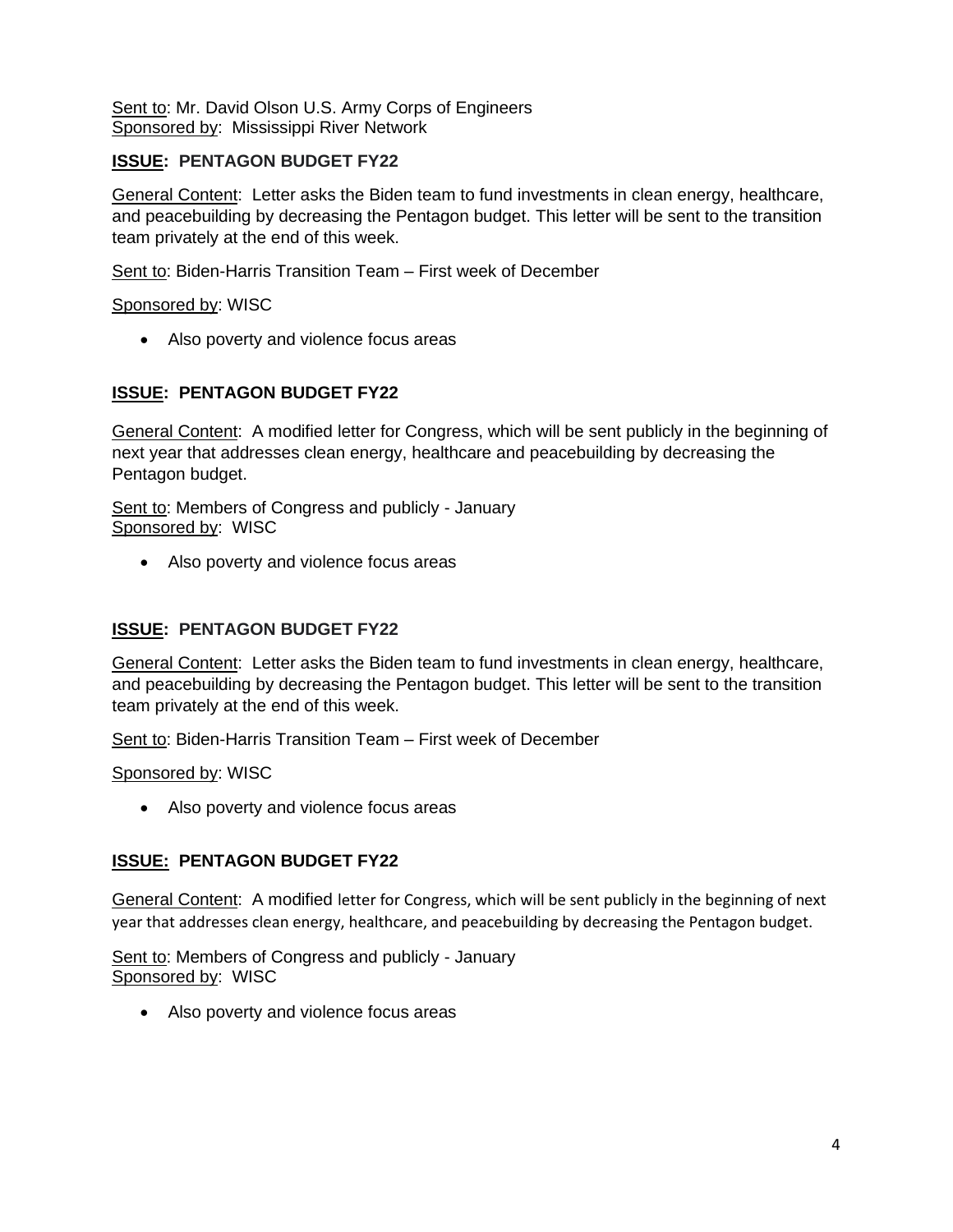## **NAC FOCUS AREA: IMMIGRATION**

## **ISSUE: PRISON PHONE JUSTICE**

General Content: Letter advocating for fair and equitable access to communications by incarcerated people, whether they have communication disabilities or are detained because of their immigration status. The Federal Communications Commission recently opened a docket proposing to lower interstate calling rates, cap international rates, and address the needs of people with disabilities. With adequate pressure and widespread support combined with a strong record means that the FCC will be in a position to act quickly at the start of the next Administration. In this letter we are advocating for the lowest possible rates, as low as 5 cents per minute, for calling services in addition to remedies for the long-unaddressed needs of incarcerated people with communications disabilities.

Sent to: Federal Communications Commission Sponsored by: UCC Media Justice

## **ISSUE: REUNITING FAMILIES SEPARATED AT THE BORDER**

General Content: Affirmation of the priorities to beat the COVID-19 pandemic, support economic recovery, advance racial equity, and tackle the climate crisis. Request that the transition take place, move immigration justice to the top of the agenda. More specifically, to take immediate action to reunite the over 500 (some estimate over 600) migrant children with their families who were separated at our border

Sent to: President-elect Biden and Vice President-elect Harris Sponsored by: Latin America/Caribbean Committee [\(LACC\)](https://www.lorettocommunity.org/how-we-serve/justice-peace/lacc/) on behalf of the Loretto **Community** 

#### **ISSUE: LRIF STRATEGY GROUP: TRANSITION RECOMMENDATIONS**

General Content: Transition recommendations for the first 100 days of the next administration that are needed because 1. Deferred enforced departure for Liberians expires on January 10, 2021; and 2. The Liberian Refugee Immigration Fairness program application period ends December 20, 2020, action to protect the Liberian community is extremely urgent.

The LRIF Strategy Group's key recommendations include 1) designating and backdating DED for Liberia on Day One of the Biden admin 2) requesting the Biden admin call on Congress to reopen the LRIF program, 3) addressing the botched implementation of LRIF at USCIS, and 4) establishing a grant program for NGOs assisting LRIF applicants.

Sent to: Biden-Harris Transition Team Sponsored by: Catholic Legal Immigration Network, Inc. (CLINIC)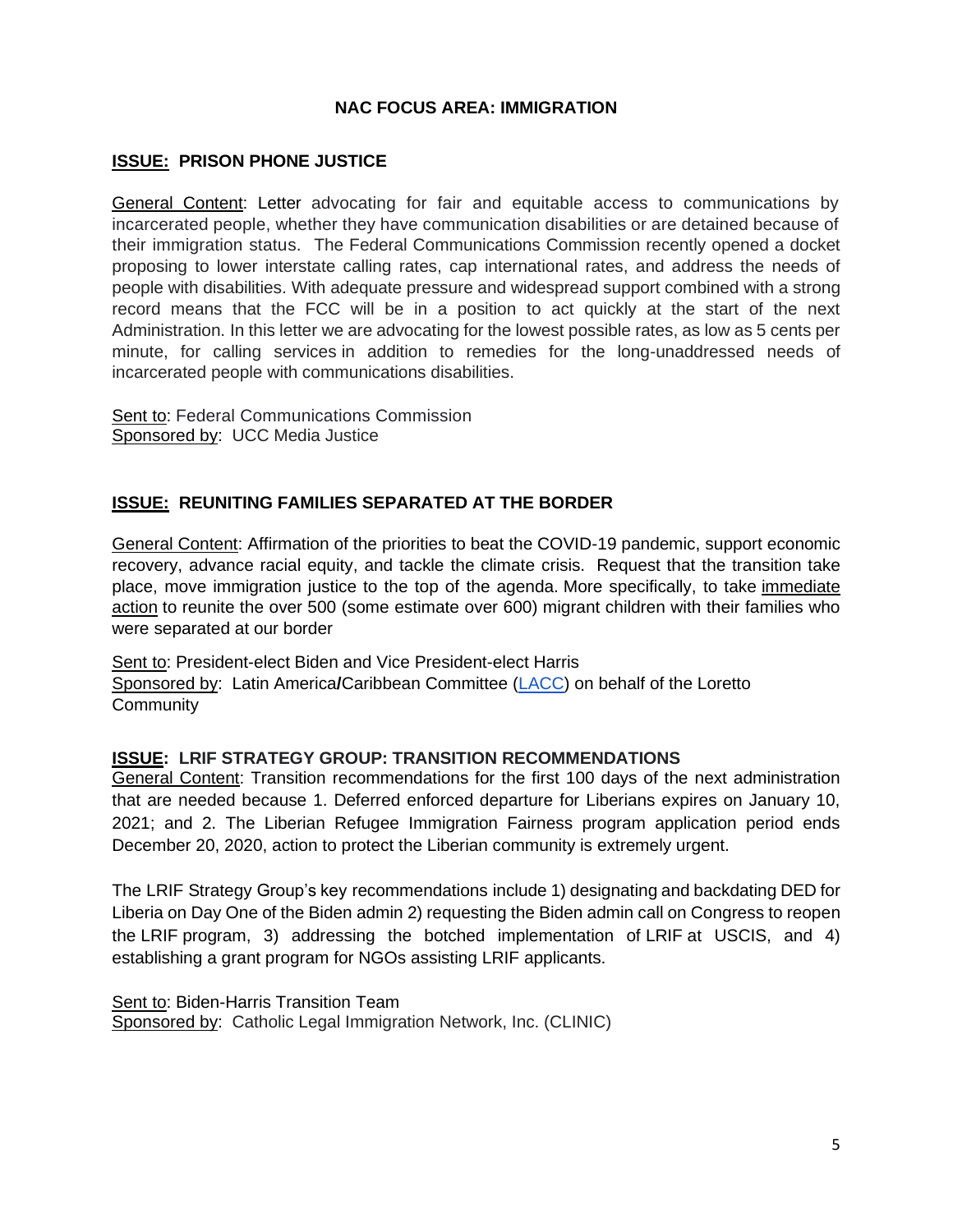## **ISSUE: IMMINENT DEPORTATIONS OF ASYLUM SEEKERS TO CAMEROON**

General Content: Letter sounding the alarm over imminent deportations of asylum seekers to Cameroon, a country that our own government has recently condemned for extrajudicial killings and other human rights abuses.

Over 700,000 people have been displaced and several thousand have been killed since the conflict in Cameroon began, with over 3.9 million currently in need of humanitarian support. ICE detainees returned to Cameroon face a high risk of being detained, beaten, disappeared, tortured, or possibly even killed.

Sent to: Representative Karen Bass Chair, Subcommittee on Africa, Global Health, Global Human Rights, and International Organizations, House Foreign Affairs Committee; Representative Christopher Smith, Ranking Member, Subcommittee on Africa, Global Health, Global Human Rights, and International Organizations , House Foreign Affairs Committee, Representative Joaquin Castro, Chair, Subcommittee on Oversight and Investigations, House Foreign Affairs Committee; Representative Lee Zeldin, Ranking Member, Subcommittee on Oversight and Investigations, House Foreign Affairs Committee; Representative Zoe Lofgren, Chair, Subcommittee on Immigration and Citizenship, House Judiciary Committee; Ken Buck, Ranking Member, Subcommittee on Immigration and Citizenship, House Judiciary Committee; Representative Bennie Thompson, Chair, House Homeland Security Committee.

Sponsored by: Interfaith Immigration Organization

#### **NOTE: The following Immigration focuses also are included as U.S. POLICIES THAT AFFECT OUR GOOD SHEPHERD MISSION IN OTHER COUNTRIES**

## **ISSUE: FEDERAL REFUGEE & IMMIGRATION FUNDING**

General Content: Support for federal funding for refugee related accounts and laying out immigration funding priorities. Urges the cutting of funding to agencies that increase family separation and investing in supporting a compassionate, just, and humane immigration and refugee resettlement system that upholds our nation's values by supporting appropriate adequate funds to support refugees, asylees, asylum-seekers, and other forcibly displaced populations in Fiscal Year 2021 (FY21) and opposing federal funding that drives unjust immigration enforcement, detention, and border militarization policies.

Sent to: Chairman Shelby, House, and Senate Appropriates Committee: Vice Chairman Leahy, Chairwoman Lowey, and Ranking Member Granger: CC: Mitch McConnell, Charles Schumer, Nancy Pelosi, CC: Kevin McCarthy Sponsored by: Church World Service

#### **ISSUE: SUPPORT OF THE MISSING PERSONS AND UNIDENTIFIED REMAINS ACT OF 2019**

General Content: Both sides of the aisle are moving to pass a bipartisan bill through Congress right now that would address the humanitarian concern of migrant deaths and unidentified remains in remote areas of the border. The Missing Persons and Unidentified Remains Act was just passed in the Senate [\(S. 2174\)](https://www.congress.gov/bill/116th-congress/senate-bill/2174/text?q=%7B%22search%22%3A%5B%22S+2174%22%5D%7D&r=1&s=7) by unanimous consent and is now headed to the House [\(H.R.](https://www.congress.gov/bill/116th-congress/house-bill/8772/text?q=%7B%22search%22%3A%5B%22H.R.+8772%22%5D%7D&r=1&s=2)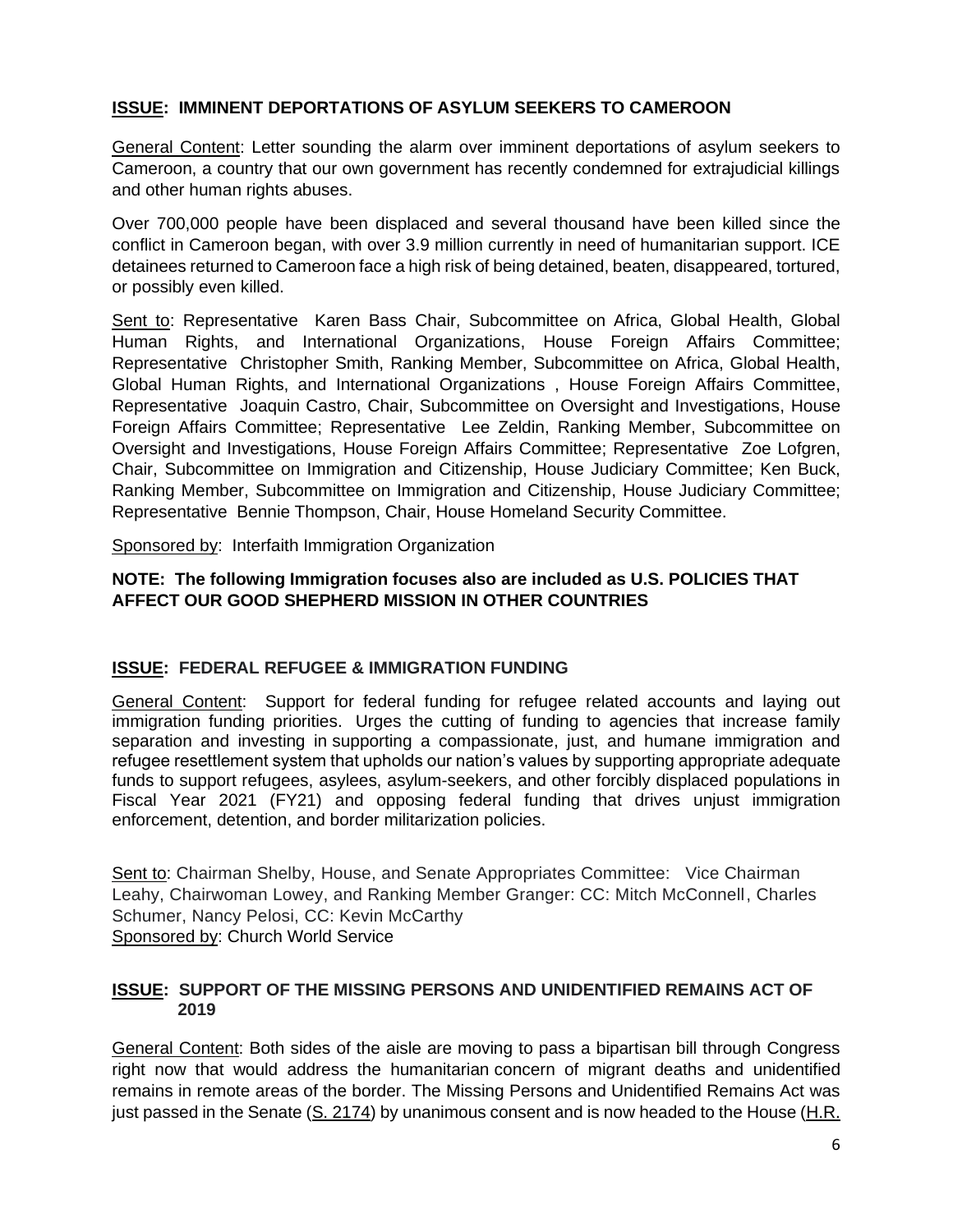[8772\)](https://www.congress.gov/bill/116th-congress/house-bill/8772/text?q=%7B%22search%22%3A%5B%22H.R.+8772%22%5D%7D&r=1&s=2). Hundreds of people die every year attempting to cross the southern border. Border Patrol reports finding over 8,000 human remains since 1998, and many more are never found. Many of those remains are never identified due to a lack of resources for forensic practitioners in the border region. The bill moving through Congress will authorize funding for the critical work of identifying and transporting remains to give families closure. It will also authorize critical funding for 911 relay rescue beacons in the desert that will allow people in distress to call for emergency help. Many people who die in the region do so with a cell phone in their hand, but no cell service. These specially equipped rescue beacons will save lives. In addition to the above, the bill will require long-sought reporting by CBP related to migrant deaths and rescue beacons, and it will require GAO reporting.

Sent to: House Leaders

Sponsored by: Southern Border Communities Coalition

## **ISSUE: WELLBEING OF CHILDREN OF IMMIGRANTS - FEDERAL TRANSITION PRIORITY RECOMMENDATIONS**

General Content: The wellbeing of children of immigrants is imperative to our nation's future. One in four of all children in the U.S. live in immigrant families – an entire generation of American children. The Biden-Harris Administration and new Congress must center children of immigrants—both to address the extensive harm to immigrant children and families over the last four years, and to advance public policies, systems, and investments that ensure all children in the U.S. can grow, thrive, and reach their full potential.

Sent to: Biden-Harris Transition Team Sponsored by: Children Thrive Action Network

## **ISSUE: ROOT CAUSES POLICY FRAMEWORK**

General Content: We Joined other Interfaith groups in support of religious leaders in Central America, Mexico, and the U.S., who believe in the fundamental dignity of every person, are aware of the injustices perpetrated against indigenous and poor communities and are working together to address the roots causes of poverty, violence, and corruption which compel people in the region to leave their homes. This framework for action is offered with the goal of fundamentally changing economic, migration, development and human rights policies in the region while helping all our families and communities to survive this crisis and rebuild a future with justice and equity.

Sent to: Policy makers in the above countries Sponsored by: Faith in Action

## **NAC FOCUS AREA: POVERTY**

## **ISSUE: PRIORITIZE FOR THE PEOPLE ACT IN 117TH CONGRESS**

General Content: Rationale: Only a healthy, well-functioning democracy has the capacity to attend to any of the pressing needs our faith calls us to address: the COVID pandemic, systemic racism, climate change, hunger, violence, poverty, healthcare, and more. The challenges that face our nation are serious and deeply concerning—and include partisan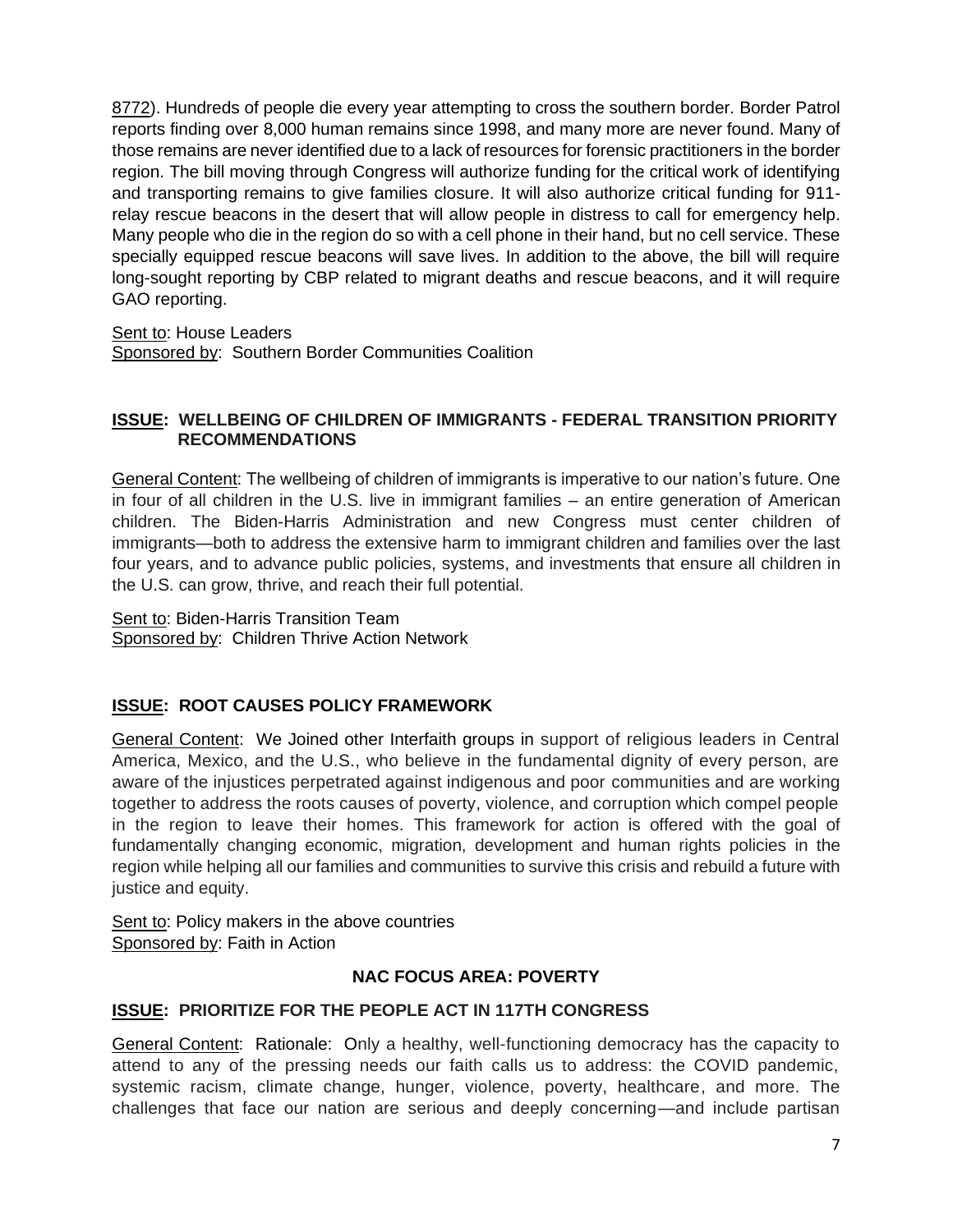gridlock among policymakers. Meaningful democracy reforms are also needed to lay the foundation for addressing the multiple crises that confront our nation

Sent to: Biden-Harris Transition Team Sponsored by: Network

## **ISSUE: CFPB LEP DEBT COLLECTION**

General Content: voice our concerns with the Bureau's approach to consumers with Limited English Proficiency (LEP consumers) in the recently finalized Debt Collection Practices (Regulation F) rule, and to encourage the Bureau to provide greater protections in its upcoming disclosure rule under the FDCPA. Providing meaningful language access in the debt collection process would be an important step in fulfilling the Director's stated intentions to prioritize progress for LEP consumers. Over 25 million people in the United States have limited English proficiency. While we appreciate the interest that the Bureau and its leadership have shown in LEP consumers, the Bureau needs to translate that interest into concrete action in its upcoming rule.

Sent to: Director Kathleen L. Kraninger Consumer Financial Protection Bureau Sponsored by: Americans for Financial Reform and Americans for Financial Reform Education Fund

## **ISSUE: FOLLOW-UP CFPB LEP DEBT COLLECTION LETTER**

General Content: supporting federal funding for refugee related accounts and laying out immigration funding priorities. Given that we expect to be rebuilding the resettlement program in the coming months, it is important that Congress considers additional funding for refugee accounts, above what the House & Senate have proposed so far for FY 2021 and that we emphasize our immigration-related priorities.

Sent to: Members of Congress Sponsored by: Church World Service

## **NAC FOCUS AREA: RACISM**

## **ISSUE: WHY WE CAN'T WAIT – HR 40 REPARATIONS NOW**

General Content: The ongoing mass protests police violence and racial inequality demand that we no longer be comfortable with the status quo. We need a national reckoning with structural racism in all its forms, which permeate every aspect of our society and create separate conditions for Black and white life in the U.S. House Resolution (HR) 40 is the answer to the moment we are in. It will establish a commission to study the brutality and inhumanity of slavery, its legacy, and its ongoing contemporary impacts, as well as develop proposals for redress and repair.

Sent to: House of Representatives as well as a public statement

Sponsored by: Human Rights Watch